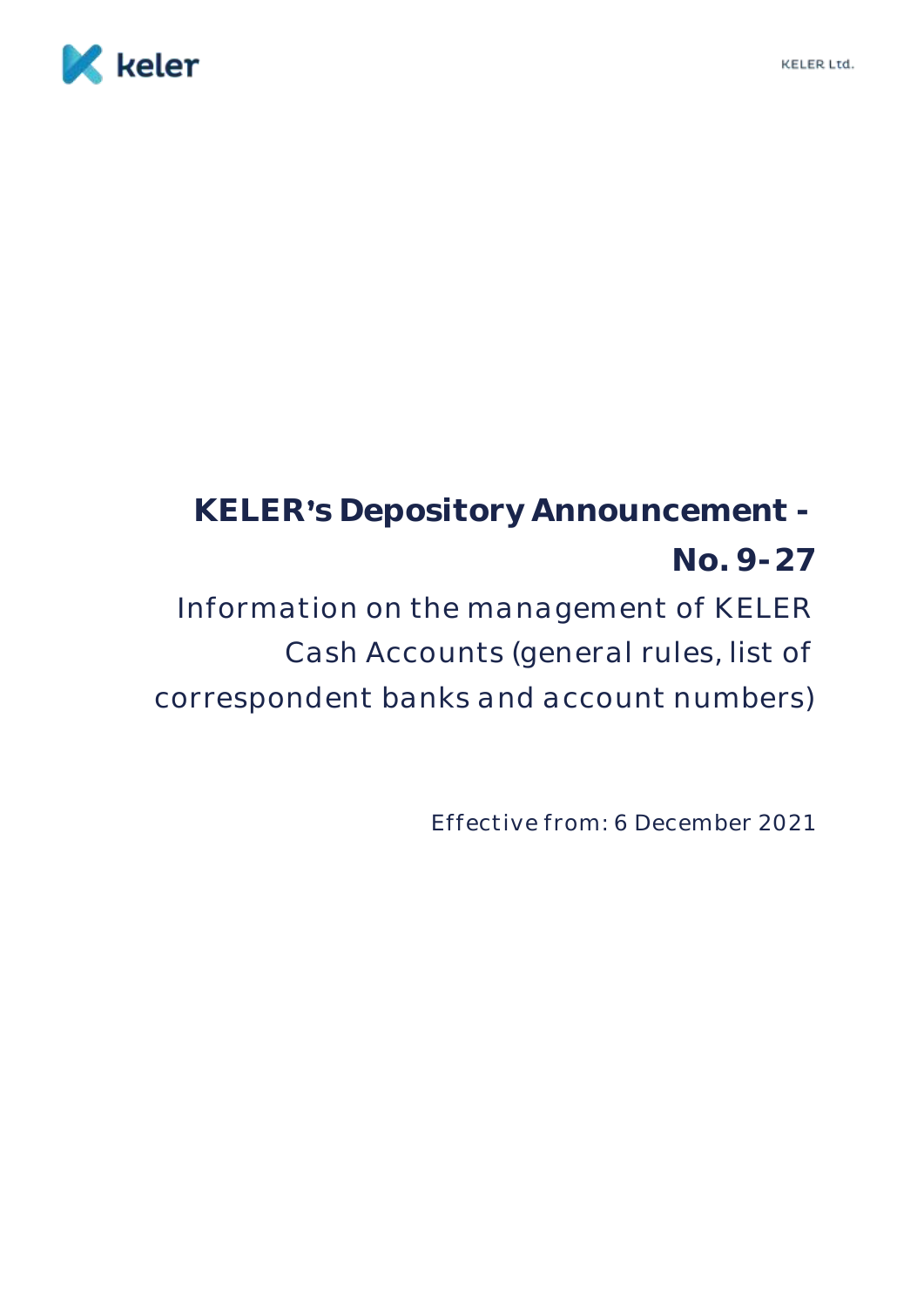

# **Table of Contents**

| 1. |                                                                                     |
|----|-------------------------------------------------------------------------------------|
| 2. |                                                                                     |
|    |                                                                                     |
| 3. |                                                                                     |
|    | 3.1. General rules for credits/debits to accounts in currencies other than HUF 5    |
| 4. |                                                                                     |
|    | 4.1. Cash settlement of foreign securities purchase (underlying transaction) 6      |
|    |                                                                                     |
| 5. |                                                                                     |
|    |                                                                                     |
|    |                                                                                     |
|    |                                                                                     |
| 6. |                                                                                     |
| 7. |                                                                                     |
| 8. |                                                                                     |
| 9. |                                                                                     |
|    |                                                                                     |
|    | 11. KELER's external account servicer institutions, nostro account numbers  9       |
|    | 12. External (nostro) account numbers and account servicer institutions of KELER 10 |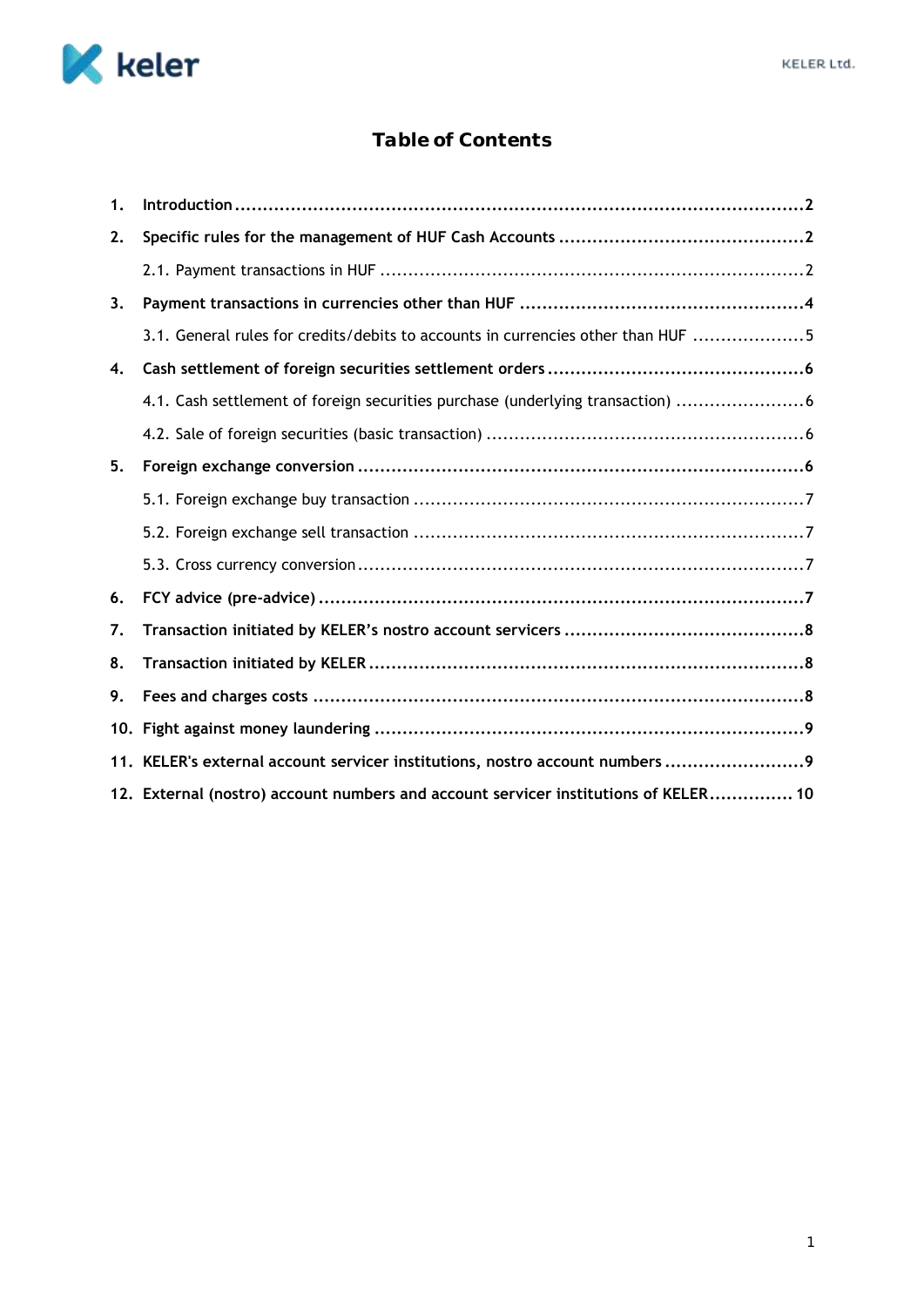

## <span id="page-2-0"></span>**1. Introduction**

This Depository Announcement contains the detailed rules of management of orders related to cash accounts by KELER Central Depository Ltd. (hereinafter 'KELER'), the specific rules for credit and debit entries and the currently effective nostro account numbers and correspondent banks of KELER.

The terms used in the Depository Announcement shall have the same meaning as defined in the GBR.

In accordance with the CSDR rules and upon obtaining the CSDR authorisation, KELER has categorised the types of cash accounts held by KELER as Cash Accounts (deposit account) and Safe Custody Accounts (safe custody-type). The Safe Custody Account is mainly used to record collateral assets blocked for KELER CCP as beneficiary and account types related to Issuer services. The Safe Custody Account types are regulated in the Depository Announcement on the 'Detailed Rules for Account Management'.

### <span id="page-2-1"></span>**2. Specific rules for the management of HUF Cash Accounts**

By default, KELER settles the HUF payment transactions related to the securities transactions of Account Holders that are considered Credit Institutions through the VIBER system. In the VIBER system KELER is entitled to submit HUF payment orders to the MNB on behalf of the credit institution to meet payment obligations arising from its legal relationship with KELER.

If so requested, a Credit Institution may also use its Cash Accounts at KELER for its HUF payment operations related to securities transactions, provided that it has given a separate written instruction to this effect and, on this basis, its Cash Account kept by KELER has been linked to the securities account.

#### <span id="page-2-2"></span>**2.1. Payment transactions in HUF**

The following payment transactions may be executed on the Cash Accounts held by KELER in forint currency, provided that they are justified by the Account Holder's activities in connection with the securities settlement system.

- Settlement of credit orders received in the GIRO IG1, IG2 settlement mode and under the instant payment scheme,
- settlement of debit orders initiated in the GIRO IG2 settlement mode,
- settlement of debit and credit orders received via VIBER,
- Cash settlement of DVP and PFOD type securities settlement orders and other capital market transactions (e.g. related to corporate events), as well as real-time payment orders,
- internal settlement of debit and credit orders,
- Cash settlement of orders issued by KELER CCP.

Erroneous items related to GIRO transactions are rejected in the settlement method in which the original order was received.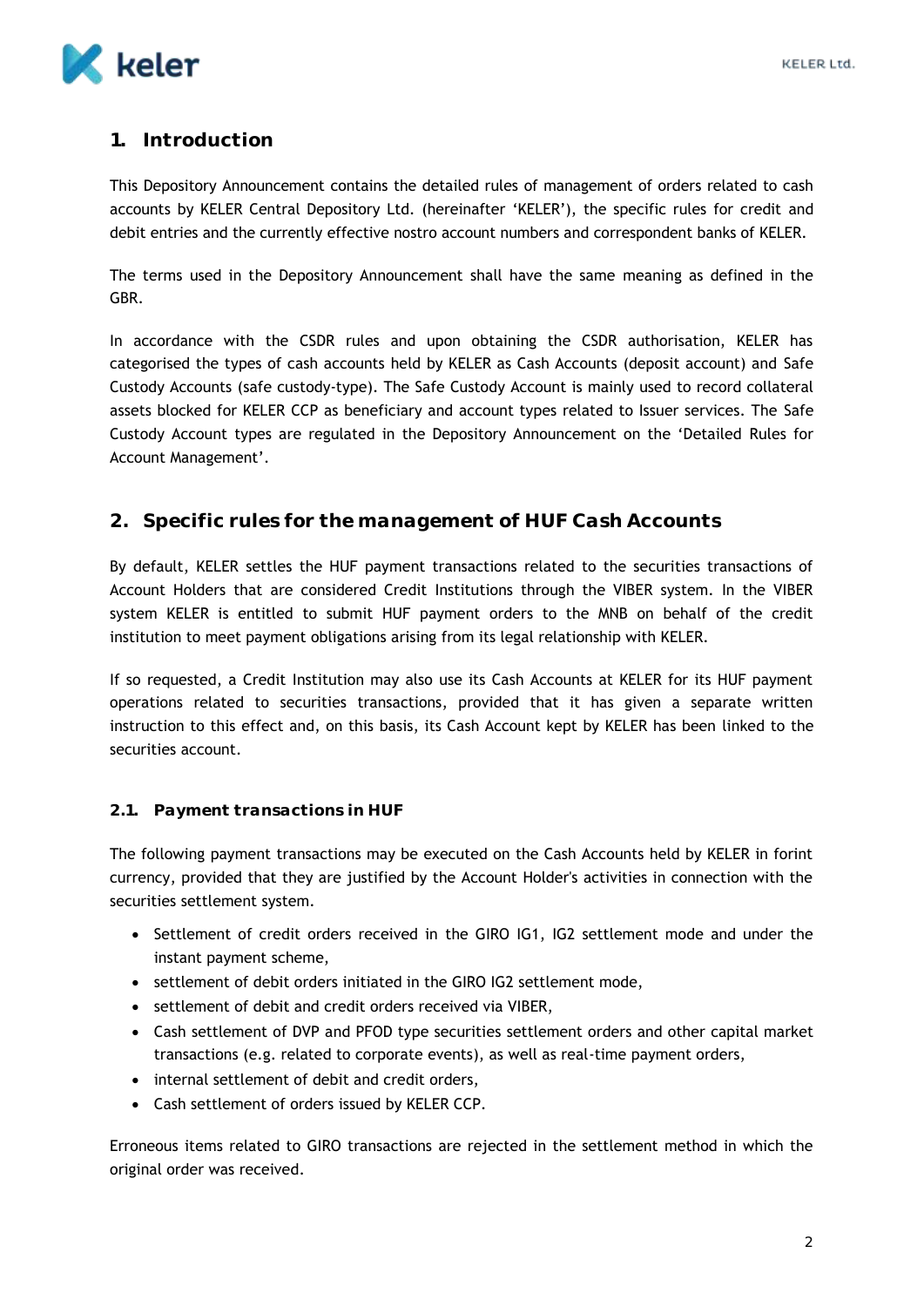

The HUF payment transactions initiated by the Account Holder may involve movements of funds among the following accounts:

- accounts of the Account Holder and the Account Holder of an external credit institution,
- accounts of the Account Holders,
- accounts of the Account Holder and KELER,
- accounts of the Account Holder and KELER CCP, and
- Account Holder's own

#### accounts.

In case of insufficient cash cover the order concerned will be put in a queue at KELER and the cash account management system continuously attempts to execute the item.

KELER attempts to settle non-covered orders in the GIRO daytime clearing within one day in the next settlement cycle. In the case of end-of-day non-covered status, it cancels the non-covered orders.

In the original settlement method, in line with the provisions of the Depository Announcement on "Cut-off times", the Account Holder can withdraw orders received for processing under GIRO clearing and not yet collateral verified. Withdrawal of orders initiated by the Account Holder and already cleared, that is the paying back of the amount transferred can be completed in IG2 and instant payment system only, following the initiation of the withdrawal.

KELER forwards to its Client the withdrawal order received with respect to funds credited to the account of the Account Holder under IG2 and instant payment system clearing.

The Account Holder can decide to accept or reject the withdrawal by way of instruction letter. If the withdrawal request is accepted the instruction letter of the Account Holder also authorizes KELER to dispose over its account, that is to pass debit entry to the account.

The Account Holder may revoke the queued order, changing its priority, taking into account the provisions of the 'Depository Announcement 9-11 on Cut-off times'. Should the Account Holder fail to take this opportunity, the order with insufficient cover will be cancelled at the end of the settlement day.

KELER accepts payment orders in electronic form and in printed blank or "KELER" form.

KELER processes orders submitted in printed form and with GIRO processing in IG2 clearing only.

If performance of a transaction is subject to authority license by provision of law and if the law requires KELER to check the license, KELER is obliged to make sure that license exists. KELER will refuse the order if the required license does not exist.

KELER will reject any hard copy payment order and cancel any payment order received electronically that are issued by mistake, are incomplete or issuance is inappropriate for other reasons, with clear indication as to the reason of rejection.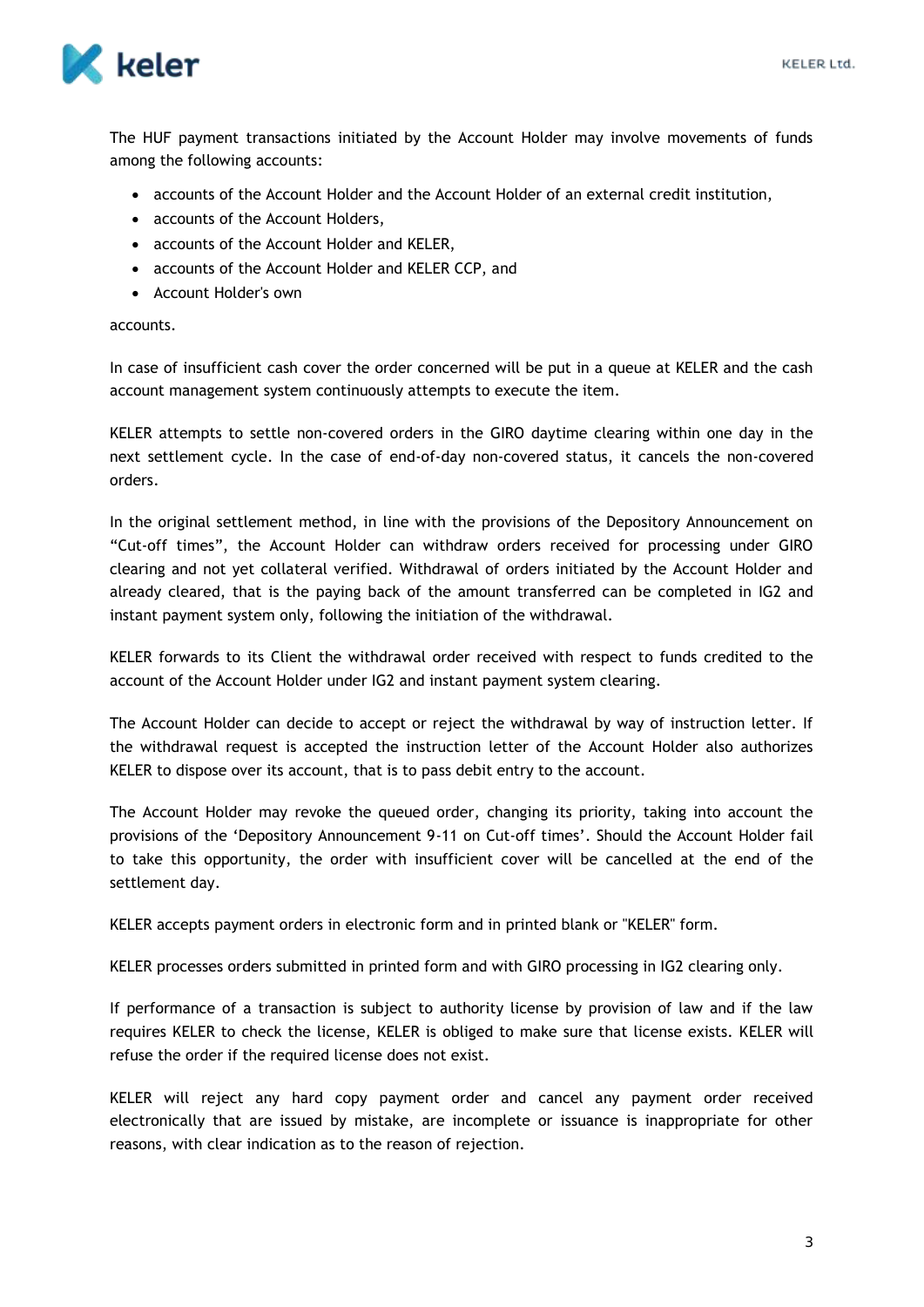

## <span id="page-4-0"></span>**3. Payment transactions in currencies other than HUF**

In the case of foreign currency accounts, the Safe Custody Account is primarily a register of collateral foreign currency assets blocked for KELER CCP as beneficiary and the account types related to Issuer services.

Due to the segregation of collateral blocked in cash accounts with funds in currencies other than HUF, new types of accounts are available and will be opened for those Clients who require them:

- Safe Custody account for own blocking
- Safe Custody account for client blocking

These accounts should be used to hold and block foreign currency funds for collateral purposes by means of a foreign currency blocking transaction. No free balance may be held on these accounts, and the free balance must always be transferred to the deposit-type accounts. Interest accruing on safe custody-type accounts is settled on deposit-type cash accounts with the appropriate segregation and currency denomination.

On a given day, foreign currency blocking and unblocking transactions must be settled by our Clients **by 14:30 on T day** By meeting this deadline, KELER is able to ensure that a balance corresponding to the foreign currency amounts in the safe custody-type accounts is deposited in the nostro safe custody-type accounts held by account servicing institutions other than KELER, thus ensuring the end-of-day segregation of the safe custody account balances.

If after this deadline:

- a balance is deposited and blocked in the safe custody-type account, the coverage may be used as a safe custody asset and blocked in the records of KELER, but the amount will not be segregated in an external nostro deposit account at the end of the day.
- a balance held in a safe custody-type account is released and transferred outside KELER, KELER cannot guarantee that the relevant external foreign currency transfer will be settled on T day. In this case, please contact KELER's Account Management Department at [szamlavezetes@keler.hu](mailto:szamlavezetes@keler.hu) to discuss the settlement.

The following orders may be executed on a Cash Account held by KELER in a currency other than HUF, if justified by the Account Holder's activity related to the securities settlement system:

- settlement of external credits and debits,
- cash settlement of DVP and PFOD type securities settlement orders and other capital market transactions (e.g. related to corporate events), as well as real-time payment orders,
- internal settlement of debit and credit orders,
- cash settlement of orders issued by KELER CCP.

Payment transactions other than forint initiated by the Account Holder may involve the movement of funds between the following accounts:

- accounts of the Account Holder and the Account Holder of an external credit institution,
- accounts of the Account Holders,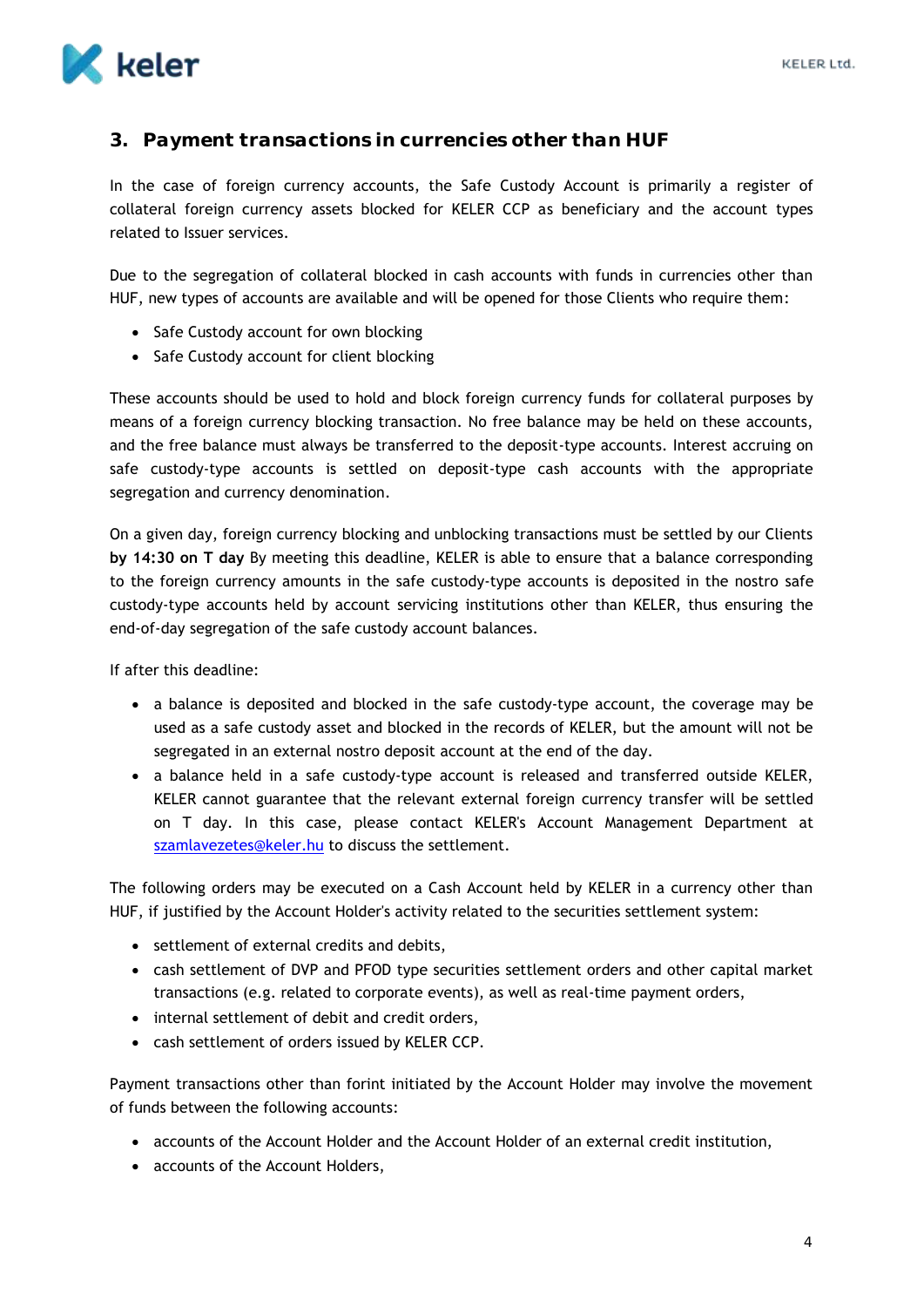

- accounts of the Account Holder and KELER,
- accounts of the Account Holder and KELER CCP, and
- Account Holder's own

#### accounts.

For accounts held in a currency other than HUF, debits and credits shall be made by KELER as follows.

- 1. Based on an order of the Account Holder (or its authorised representative):
	- a) for internal and external foreign currency transfers,
	- b) in relation to corporate events of equity securities,
	- c) in case of debt securities in relation to foreign securities settlement, interest payment and redemption,
	- d) for foreign currency conversion and foreign currency pre-advice transactions.
- 2. On the basis of credit and debit transactions initiated by KELER's nostro account servicer.
- 3. Cash transactions relating to securities settlement orders submitted to the settlement system by the Account Holder, the Account Holder's authorised representative or a market infrastructure.
	- a) The cash settlement of DVP and PFOD type securities settlement orders (including cross-border orders for foreign securities and DVP type top-up/mark-down of investment fund units),
	- b) Cash settlement of a security entitlement or corporate event
	- c) in case of compulsory provisions.

Orders concerning an account in a currency other than HUF shall be executed by KELER on the value dates of the settlement calendar for that currency.

#### <span id="page-5-0"></span>**3.1. General rules for credits/debits to accounts in currencies other than HUF**

In case of an external foreign currency payment order by the Account Holder KELER verifies the foreign currency cover at the time of submitting the instruction. The verification of cover is exclusively based on the available foreign currency balances, that is foreign currency amounts to arrive later from foreign exchange conversions, or amounts confirmed with a pre-advice but not yet confirmed by the foreign currency nostro bank cannot be transferred.

KELER shall block the foreign currency amount of the order in the Account Holder's account in a currency other than HUF until settlement. The blocked foreign currency amount cannot be used for other transactions.

Based on the confirmation of the nostro account servicer KELER will release the Blocking and will actually debit the foreign currency account of the Account Holder.

The Blocking will not be released automatically on the settlement day: if it is expected that the base transaction will not be settled, KELER will release the Blocking by cancelling the base transaction.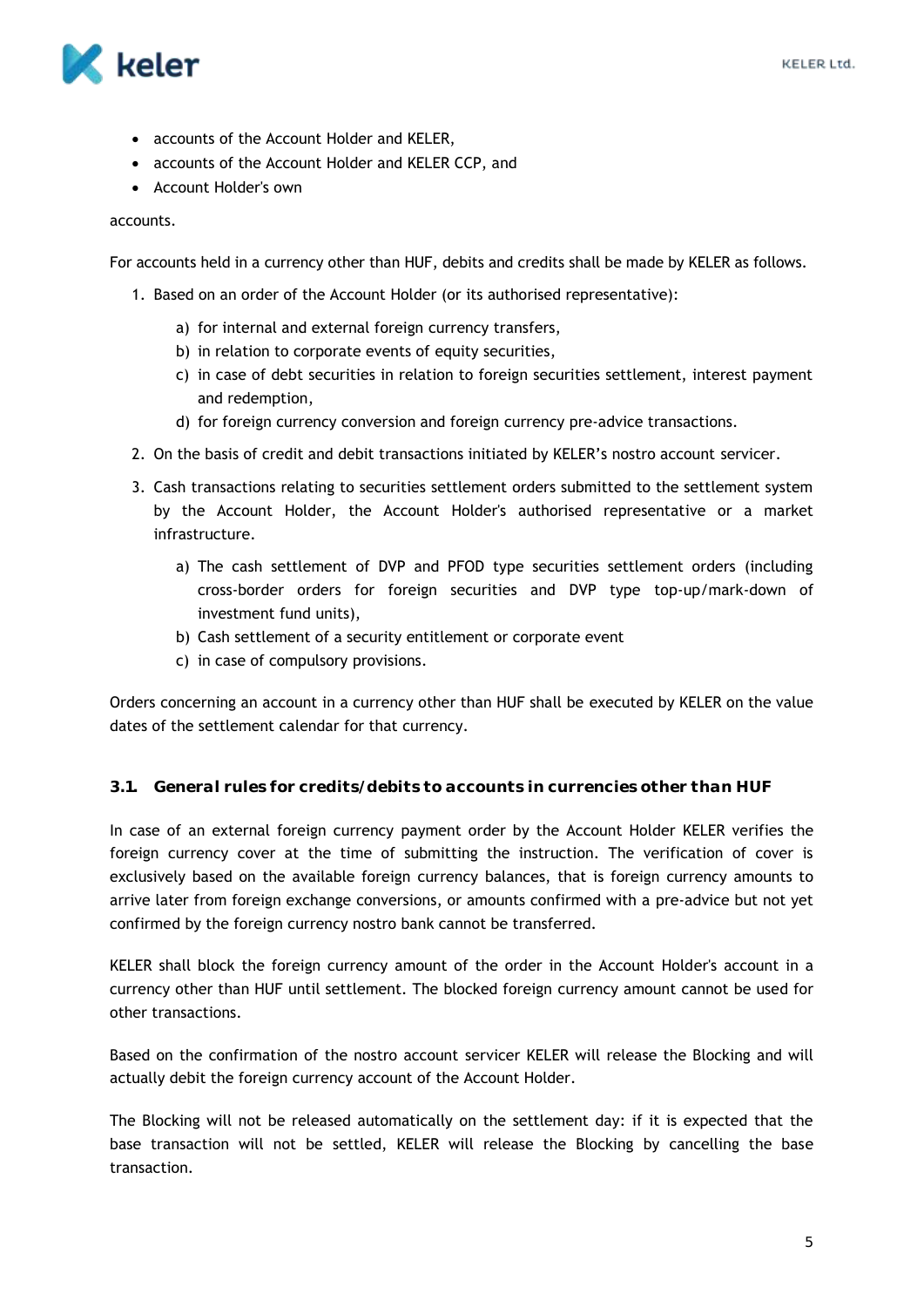

The final credit and debit amount, based on advices by the foreign currency account servicer of KELER and compliance with other conditions defined for transactions, will be the foreign currency amount credited/debited with final effect on the Account Holder's account held in a currency other than HUF.

The posting day of the debit/credit order is the day of processing by KELER, the value date is the instructed value date.

Foreign currency amounts related to a Corporate Event of equity securitieswill be credited to the Account Holder's account held in a currency other than HUF based on the foreign currency credit advice of the nostro account servicer of KELER and based on other information relating to the Corporate Event. Value date is the day of processing by KELER.

Pursuant to the advice made by KELER regarding the corporate event concerned, KELER is entitled to initiate a debit item up to the foreign currency amount involved in the corporate event on the basis of instruction (for the basic transaction) by the Account Holder.

## <span id="page-6-0"></span>**4. Cash settlement of foreign securities settlement orders**

#### <span id="page-6-1"></span>**4.1. Cash settlement of foreign securities purchase (underlying transaction)**

When processing securities buy transaction KELER verifies cover based upon the available balance of the concerned account held in a currency other than HUF. If sufficient cover is available the amount corresponding to the transaction is blocked and will be assigned with ready for settlement status until settlement abroad. If cover is insufficient KELER puts the order in a queue and will process it only if the full amount of the cover is available. Cancellation can be initiated for non-covered or matched and covered but not yet settled orders. The sequence of processing depends on the time when the item was put in the queue (FIFO principle). Priority will define the sequence of processing when orders are received at the same time.

If a transaction has been settled at an external account servicer, KELER unblocks the coverage and debits the Account Holder's account in a currency other than HUF with the foreign currency amount of the transaction. Value date of the debit is the day of processing at KELER.

#### <span id="page-6-2"></span>**4.2. Sale of foreign securities (basic transaction)**

On the basis of the settlement notice for the foreign securities sale transaction, KELER shall credit the foreign currency amount of the underlying transaction to the Account Holder's account in a currency other than HUF. Value date of the credit entry is the value date of processing at KELER.

#### <span id="page-6-3"></span>**5. Foreign exchange conversion**

KELER executes foreign exchange conversions only in the settlement currencies and for foreign exchange conversion dates published in the Depository Announcement 9-11 on Cut-off times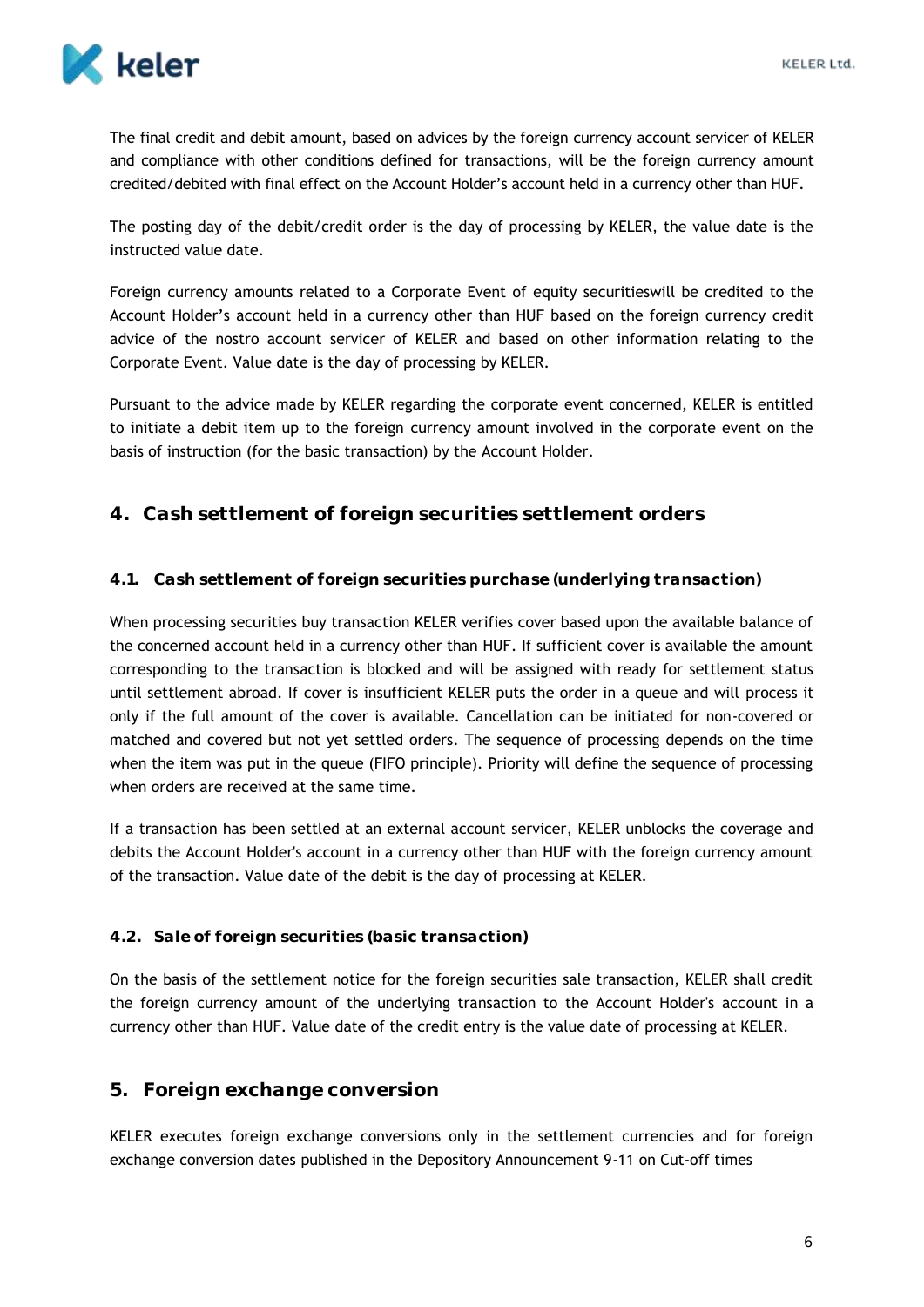#### <span id="page-7-0"></span>**5.1. Foreign exchange buy transaction**

Foreign exchange conversion can be initiated in compliance with the provisions of KELER Depository Announcement 9-11 on Cut-off times.

The Account Holder must provide the countervalue of the foreign currency to be purchased in their HUF account. On the conversion value date, KELER shall debit the Account Holder's HUF Cash Account with the purchase price of the foreign currency.

If the required equivalent amount is not available on the HUF account of the Account Holder, KELER automatically deletes the conversion.

#### <span id="page-7-1"></span>**5.2. Foreign exchange sell transaction**

Foreign exchange conversion can be initiated in compliance with the provisions of KELER Depository Announcement 9-11 on Cut-off times.

Following receipt of the instruction for foreign exchange sell KELER checks whether the account balance of the Account Holder on the processing day is sufficient to settle the transaction.

In case of insufficient cover KELER automatically cancels the foreign exchange sell order.

If foreign currency cover for the transaction is sufficient KELER executes a conversion order on behalf of the Account Holder.

#### <span id="page-7-2"></span>**5.3. Cross currency conversion**

Cross currency conversion can be requested with T+2 settlement only. The instruction has to contain the currency and amount to be sold and the currency to be bought. If the Account Holder fails to provide cover on its account held in a currency other than HUF, KELER will automatically cancel the conversion. If cover is available, KELER will block the amount to be sold on the account of the Account Holder.

The conversion shall be performed by KELER through its external account link and, upon confirmation, KELER shall debit the Account Holder's relevant foreign currency account with the amount of the sale and credit it with the amount of the foreign currency purchased.

#### <span id="page-7-3"></span>**6. FCY advice (pre-advice)**

A foreign currency pre-advice may be submitted to KELER as a stand-alone instruction. By submitting such an instruction, the Account Holder undertakes to have placed an order to debit their account kept by another bank and to ensure that the amount of foreign currency indicated in the advice will be available on the nostro foreign currency account of KELER for the indicated value date.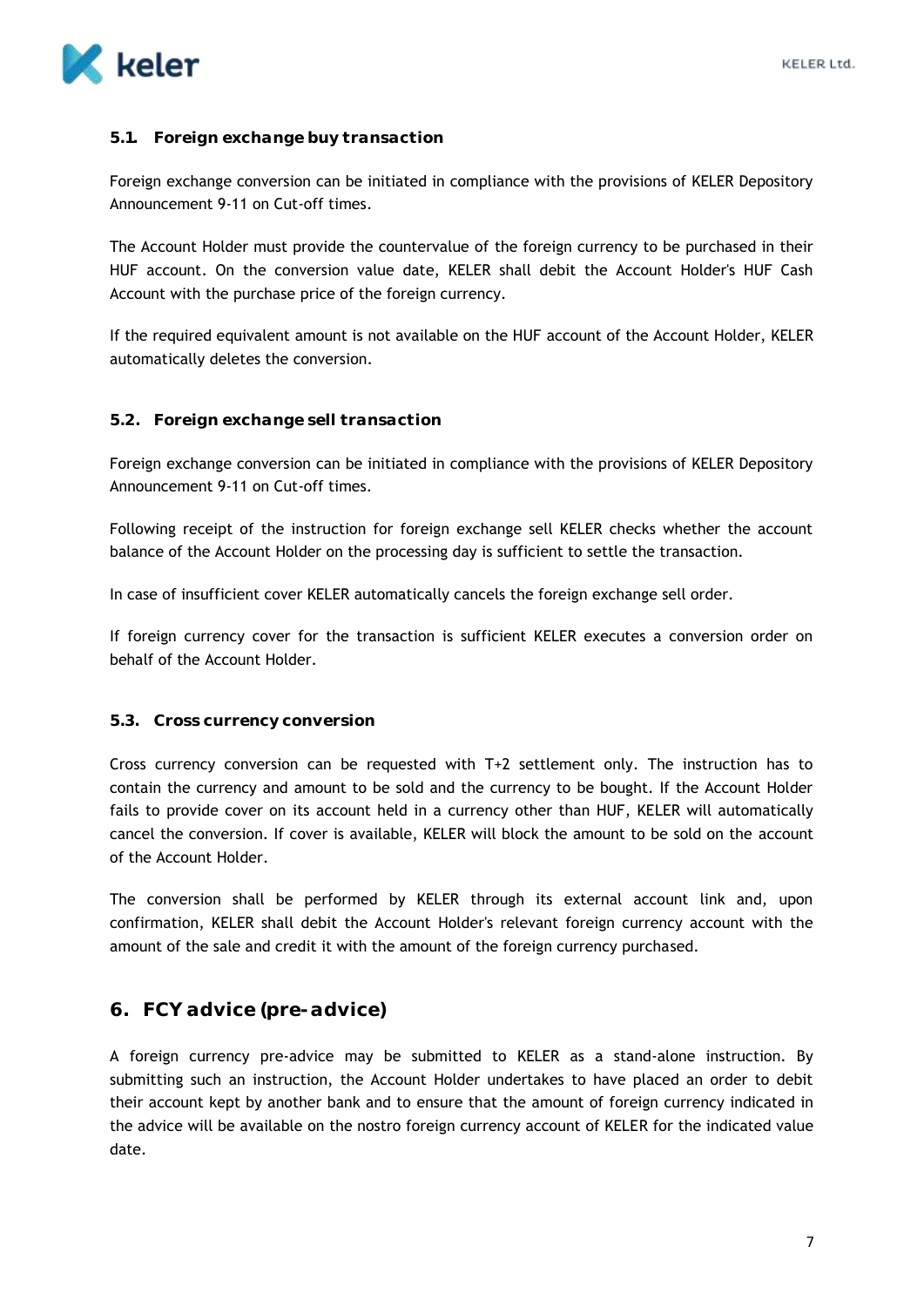

KELER undertakes to credit the amount of the pre-advice to the Account Holder at the date of crediting the nostro foreign currency account without any further identification of the beneficiary. Payments received in the nostro foreign currency account of KELER without pre-advice will not be credited to the Account Holder's account held in a currency other than HUF managed by KELER with the same value date.

Should the advice not be settled on KELER's nostro account in the amount and by the value date indicated, KELER is entitled to charge the Account Holder submitting the advice with any fee, duty and interest that may be charged by the nostro account servicer.

Please note that KELER and its external account servicer institutions cannot guarantee the crediting of transfers on the same value date if received without a pre-advice. In order to ensure successful pairing, the pre-adviced amount must always match the amount actually received and the preadvice must be sent earlier than the transfer of the coverage amount.

Cancellation of a pre-advice cannot be submitted electronically. The defaulted transaction will be cancelled on the basis of the instruction sent by the client to KELER.

## <span id="page-8-0"></span>7. Transaction initiated by KELER's nostro account servicers

KELER is entitled to record the credit/debit item posted by its external nostro account servicer on KELER's account to the credit/debit of the Account Holder's account held in a currency other than HUF indicated by the nostro account servicer and accordingly identified, without the consent of the Account Holder.

### <span id="page-8-1"></span>**8. Transaction initiated by KELER**

For ensuring the settlement of transactions in foreign currencies KELER is entitled to make credit/debit entries to the Account Holder's account held in a currency other than HUF based on authorization provided by the Account Holder under this Depository Announcement in the cases herein defined, including among others in relation to derivative and multinet settlement, creation of collateral, purchase price settlement required in foreign currency, and compulsory provisions.

### <span id="page-8-2"></span>**9. Fees and charges costs**

Please note that fees and costs incurred in connection with uncovered transfers, cancelled orders or credits without pre-advice or items requiring a special procedure may be charged to the Client concerned by KELER.

In all payment orders, KELER shall apply the "shared" /SHA/ cost code, i.e. the Client shall pay the transfer fees charged by KELER. If the Client gives an instruction with a different code for the charging of costs, KELER will automatically correct it to 'shared' /SHA/ and charge the costs accordingly.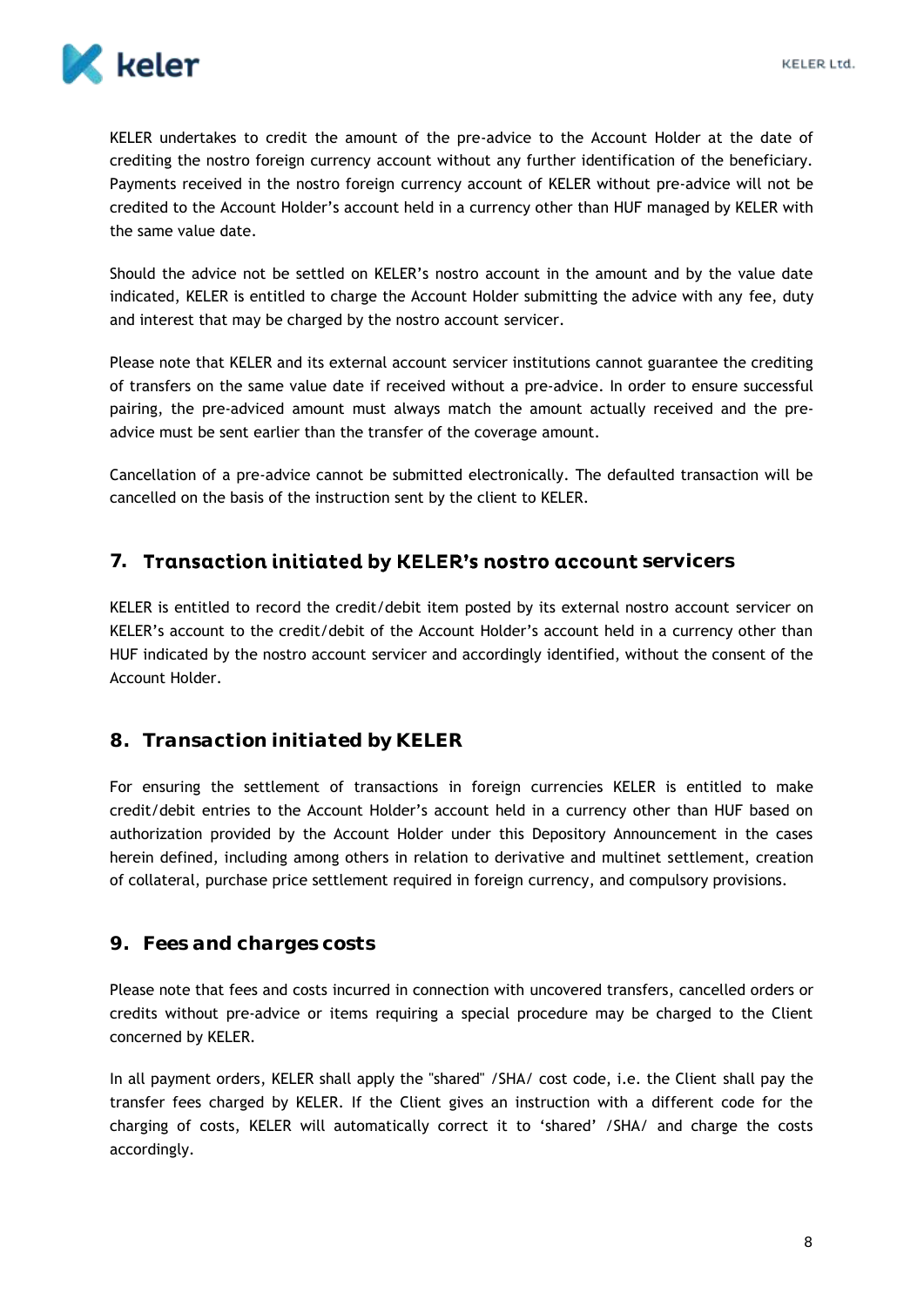

## <span id="page-9-0"></span>**10. Fight against money laundering**

KELER is committed to the prevention and combating of money laundering and terrorist financing, and has a zero tolerance policy towards any illegal financial flows that may occur in the securities settlement system. Consequently, it shall continuously monitor payment transactions and, if it detects an unusual transaction, shall invite the Account Holder to provide explanations on the background, economic rationality and source of funds involved in the transaction concerned. KELER has the right to suspend the execution of an unusual transaction or, where applicable, the right to dispose of the account, and to refuse to execute the transaction in the case of suspicion of money laundering or terrorist financing.

The Account Holder is obliged to carry out due diligence and identity verification of its own Clients (the ultimate beneficial owners of the funds and other interested third parties) who have access to the account, in accordance with the provisions of the financial and property restrictive measures imposed by the European Union and the United Nations Security Council and, with respect to USD transactions, by the U.S. Department of the Treasury, OFAC (The Office of Foreign Assets Control), in full compliance with the provisions of domestic and international law. The Account holder monitors the direct access to the correspondence account, furthermore if necessary, provides the client screening information to KELER to prevent money laundering and the financing of terrorism at the request of KELER The Account Holder's compliance with anti-money laundering and anti-terrorist financing regulations shall be monitored by means of regular enquiries in accordance with the standards of the Wolfsberg Group and the ISSA (International Securities Services Association), taking into account any administrative fines imposed on the Account Holder, previous infringements.

## <span id="page-9-1"></span>**11. KELER's external account servicer institutions, nostro account numbers**

Please make all transfers to foreign currency accounts held by KELER through the external account servicer institutions indicated in the table below.

KELER will not be liable for any damages resulting from transfers to the wrong account servicer institution, e.g. the one previously announced and used.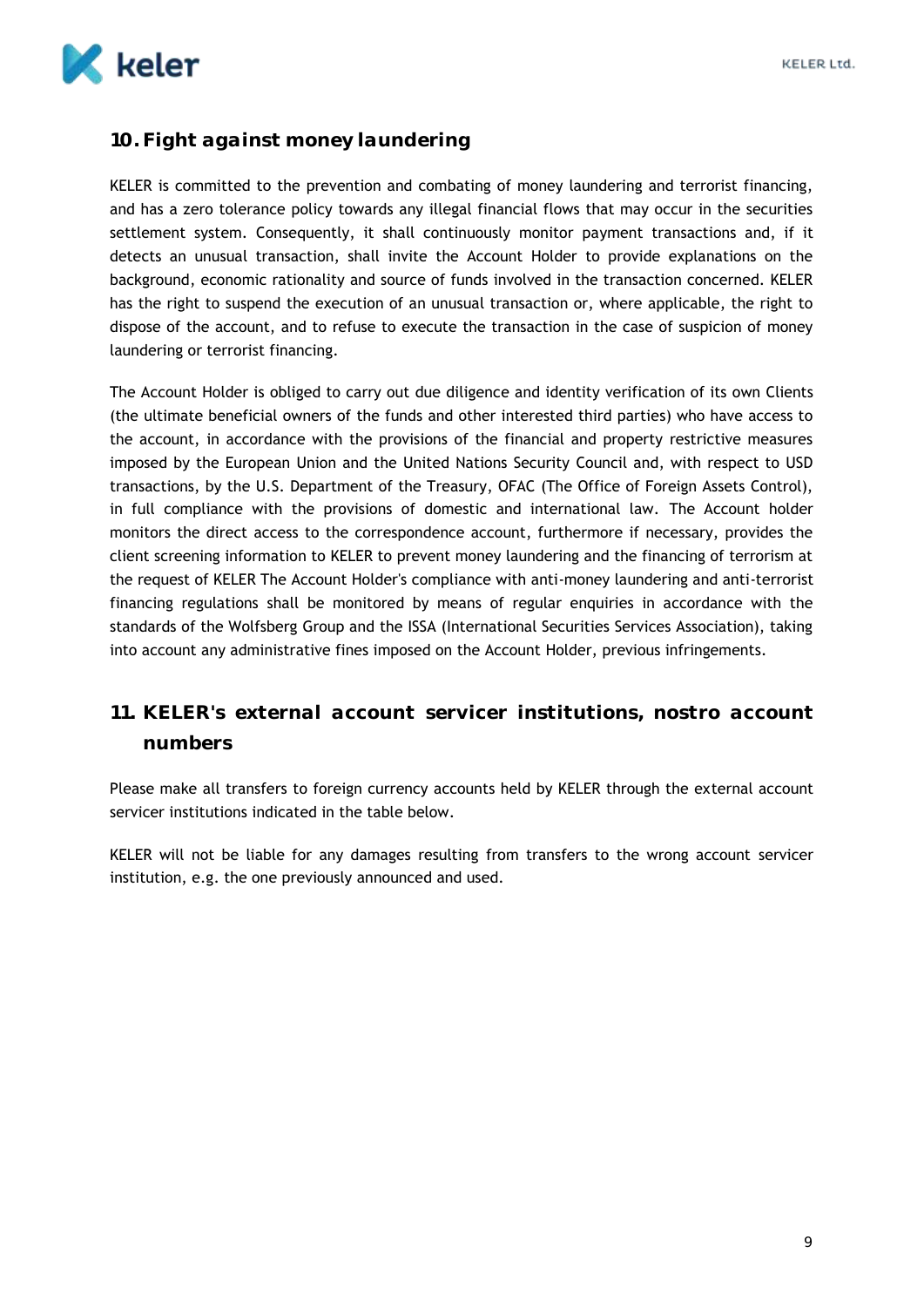

<span id="page-10-0"></span>**12. External (nostro) account numbers and account servicer institutions of KELER**

| Curre<br>ncy | <b>KELER</b><br>account<br>number<br>with<br>external<br>account<br>servicer | <b>IBAN account</b><br>number with<br>the external<br>account<br>servicer | <b>External</b><br>account<br>servicer BIC | <b>Name</b><br><b>External</b><br>account<br>servicer | <b>Correspondent bank</b><br>(Intermediary)                                          | Correspo<br>ndent<br>bank BIC                                         |
|--------------|------------------------------------------------------------------------------|---------------------------------------------------------------------------|--------------------------------------------|-------------------------------------------------------|--------------------------------------------------------------------------------------|-----------------------------------------------------------------------|
| <b>ARS</b>   | 40378975AR<br>S                                                              | CH46088800403<br>78975ARS                                                 | <b>INSECHZZ</b>                            | <b>SIX SIS</b>                                        | Citibank Buenos<br>Aires                                                             | CITIUS33A<br><b>RR</b>                                                |
| <b>AUD</b>   | 40378811A<br>UD                                                              | CH66088800403<br>78811AUD                                                 | <b>INSECHZZ</b>                            | SIX SIS                                               | <b>BNP Paribas</b><br>Securities Services,<br>Sydney                                 | PARBAU2S<br>LCC                                                       |
| <b>BAM</b>   | 40379429BA<br>M                                                              | CH79088800403<br>79429BAM                                                 | <b>INSECHZZ</b>                            | SIX SIS                                               | UniCredit Bank<br>Austria, Wien<br>via Unicredit Bank,<br>Mostar<br>(Intermediary)   | <b>BKAUATW</b><br><b>WXXX</b><br>via<br>UNCRBA22<br><b>XXX</b>        |
| <b>BGN</b>   | 40379236B<br>GN                                                              | CH98088800403<br>79236BGN                                                 | <b>INSECHZZ</b>                            | <b>SIX SIS</b>                                        | UniCredit Bank<br>Austria, Wien<br>via Unicredit<br>Bulbank, Sofia<br>(Intermediary) | <b>BKAUATW</b><br><b>WXXX</b><br>via<br><b>UNCRBGS</b><br><b>FXXX</b> |
| CAD          | 40378820CA<br>D                                                              | CH71088800403<br>78820CAD                                                 | <b>INSECHZZ</b>                            | SIX SIS                                               | Canadian Imperial<br>Bank of Commerce,<br>Toronto                                    | <b>CIBCCATT</b><br><b>XXX</b>                                         |
| <b>CHF</b>   | 14105893                                                                     | GB95CITI18500<br>814105893                                                | CITIGB2L                                   | Citibank<br>N.A., London<br><b>Branch</b>             |                                                                                      |                                                                       |
| <b>CNY</b>   | 40379437C<br>NΥ                                                              | CH96088800403<br>79437CNY                                                 | <b>INSECHZZ</b>                            | SIX SIS                                               | Hongkong and<br>Shanghai Banking<br>Corp. Ltd.,<br>Hongkong                          | <b>HSBCHKH</b><br><b>HHKH</b>                                         |
| COP          | 40379390C<br><b>OP</b>                                                       | CH86088800403<br>79390COP                                                 | <b>INSECHZZ</b>                            | SIX SIS                                               | Cititrust, Colombia                                                                  | CITIUS33C<br><b>OR</b>                                                |
| <b>CZK</b>   | 40378895CZ<br>Κ                                                              | CH24088800403<br>78895CZK                                                 | <b>INSECHZZ</b>                            | SIX SIS                                               | Raiffeisen Bank,<br>Wien<br>via Raiffeisen Bank<br>as, Prague<br>(Intermediary)      | <b>RZBAATW</b><br>W<br>via<br><b>RZBCCZPP</b>                         |
| <b>DKK</b>   | 40378879DK<br>Κ                                                              | CH50088800403<br>78879DKK                                                 | <b>INSECHZZ</b>                            | SIX SIS                                               | Nordea Bank A/S,<br>Copenhagen                                                       | <b>NDEADKK</b><br><b>KXXX</b>                                         |
| EGP          | 40379404E<br>GP                                                              | CH33088800403<br>79404EGP                                                 | <b>INSECHZZ</b>                            | SIX SIS                                               | Citibank N.A., Cairo                                                                 | <b>CITIEGCXX</b><br>XX                                                |
| <b>EUR</b>   | 14105877                                                                     | GB42CITI18500<br>814105877                                                | CITIGB2L                                   | Citibank<br>N.A., London<br><b>Branch</b>             |                                                                                      | $\overline{\phantom{a}}$                                              |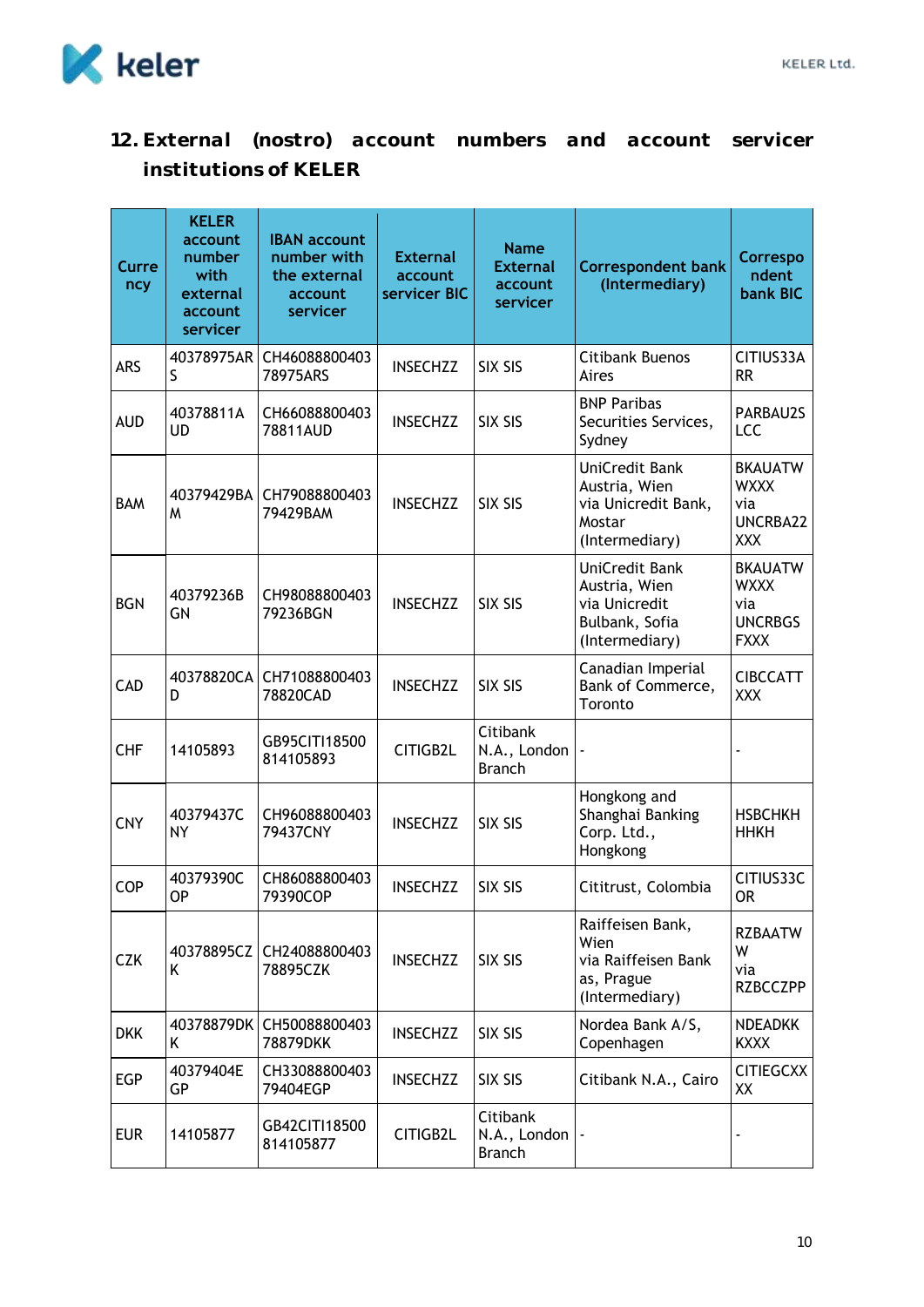

| Curre<br>ncy            | <b>KELER</b><br>account<br>number<br>with<br>external<br>account<br>servicer | <b>IBAN account</b><br>number with<br>the external<br>account<br>servicer | <b>External</b><br>account<br>servicer BIC | <b>Name</b><br><b>External</b><br>account<br>servicer | <b>Correspondent bank</b><br>(Intermediary)                                         | Correspo<br>ndent<br><b>bank BIC</b>                           |
|-------------------------|------------------------------------------------------------------------------|---------------------------------------------------------------------------|--------------------------------------------|-------------------------------------------------------|-------------------------------------------------------------------------------------|----------------------------------------------------------------|
| <b>EUR</b><br>$(T2S)^*$ | 0010161554<br>10                                                             | FR76300030699<br>0001016155418<br>3                                       | <b>SOGEFRPP</b>                            | Societe<br>Generale,<br>Paris                         |                                                                                     |                                                                |
| <b>EUR</b><br>(SEPA)    |                                                                              |                                                                           | <b>OTPVHUHB</b>                            | OTP Bank,<br><b>Budapest</b>                          |                                                                                     |                                                                |
| <b>GBP</b>              | 14105885                                                                     | GB20CITI18500<br>814105885                                                | CITIGB2L                                   | Citibank<br>N.A., London<br><b>Branch</b>             |                                                                                     |                                                                |
| <b>HKD</b>              | 40378900H<br><b>KD</b>                                                       | CH60088800403<br>78900HKD                                                 | <b>INSECHZZ</b>                            | SIX SIS                                               | Hongkong and<br>Shanghai Banking<br>Corp. Ltd.,<br>Hongkong                         | <b>HSBCHKH</b><br><b>HSEC</b>                                  |
| <b>HRK</b>              | 40378887H<br><b>RK</b>                                                       | CH51088800403<br>78887HRK                                                 | <b>INSECHZZ</b>                            | <b>SIX SIS</b>                                        | UniCredit Bank<br>Austria, Wien<br>via Zagrabecka<br>Bank, Zagreb<br>(Intermediary) | <b>BKAUATW</b><br><b>WXXX</b><br>via<br>ZABAHR2X<br><b>XXX</b> |
| <b>HUF</b>              | 40378838H<br>UF                                                              | CH65088800403<br>78838HUF                                                 | <b>INSECHZZ</b>                            | SIX SIS                                               | KELER, Budapest                                                                     | <b>KELRHUH</b><br><b>BXXX</b>                                  |
| ILS                     | 40379252IL<br>S                                                              | CH64088800403<br>79252ILS                                                 | <b>INSECHZZ</b>                            | <b>SIX SIS</b>                                        | Citibank N.A., Tel<br>Aviv                                                          | <b>CITIILITXX</b><br>X                                         |
| <b>ISK</b>              | 40379269IS<br>K                                                              | CH27088800403<br>79269ISK                                                 | <b>INSECHZZ</b>                            | SIX SIS                                               | Islandsbanki HF,<br>Reykjavik                                                       | <b>GLITISREX</b><br>XX                                         |
| <b>JPY</b>              | 40378846JP<br>Y                                                              | CH41088800403<br>78846JPY                                                 | <b>INSECHZZ</b>                            | SIX SIS                                               | Bank of Tokyo-<br>Mitsubishi, Tokyo                                                 | <b>BOTKJPJT</b><br>XXX                                         |
| <b>KRW</b>              | W                                                                            | 40379277KR CH62088800403<br>79277KRW                                      | <b>INSECHZZ</b>                            | SIX SIS                                               | Hongkong and<br>Shanghai Banking<br>Corp., Seoul                                    | <b>HSBCKRSE</b><br><b>XXX</b>                                  |
| <b>MXN</b>              | 40379308M<br>XN                                                              | CH14088800403<br>79308MXN                                                 | <b>INSECHZZ</b>                            | SIX SIS                                               | Banamex N.A.,<br>Mexico City                                                        | CITIUS33M<br>ER                                                |
| <b>NOK</b>              | 40378918N<br>OK                                                              | CH02088800403<br>78918NOK                                                 | <b>INSECHZZ</b>                            | SIX SIS                                               | DNB Bank ASA, Oslo                                                                  | <b>DNBANOK</b><br><b>KXXX</b>                                  |
| <b>NZD</b>              | 40379324NZ<br>D                                                              | CH49088800403<br>79324NZD                                                 | <b>INSECHZZ</b>                            | SIX SIS                                               | <b>BNP Paribas</b><br><b>Securities Services</b><br>SCA, Sydney                     | PARBAU2S<br><b>NZL</b>                                         |
| <b>PEN</b>              | 40379373PE<br>N                                                              | CH96088800403<br>79373PEN                                                 | <b>INSECHZZ</b>                            | SIX SIS                                               | Citibank del Peru S.A                                                               | CITIUS33LI<br>W                                                |
| PHP                     | 40379332P<br>HP                                                              | CH06088800403<br>79332PHP                                                 | <b>INSECHZZ</b>                            | SIX SIS                                               | Hongkong and<br>Shanghai Banking<br>Corp., Manila                                   | <b>HSBCPHM</b><br><b>MXXX</b>                                  |